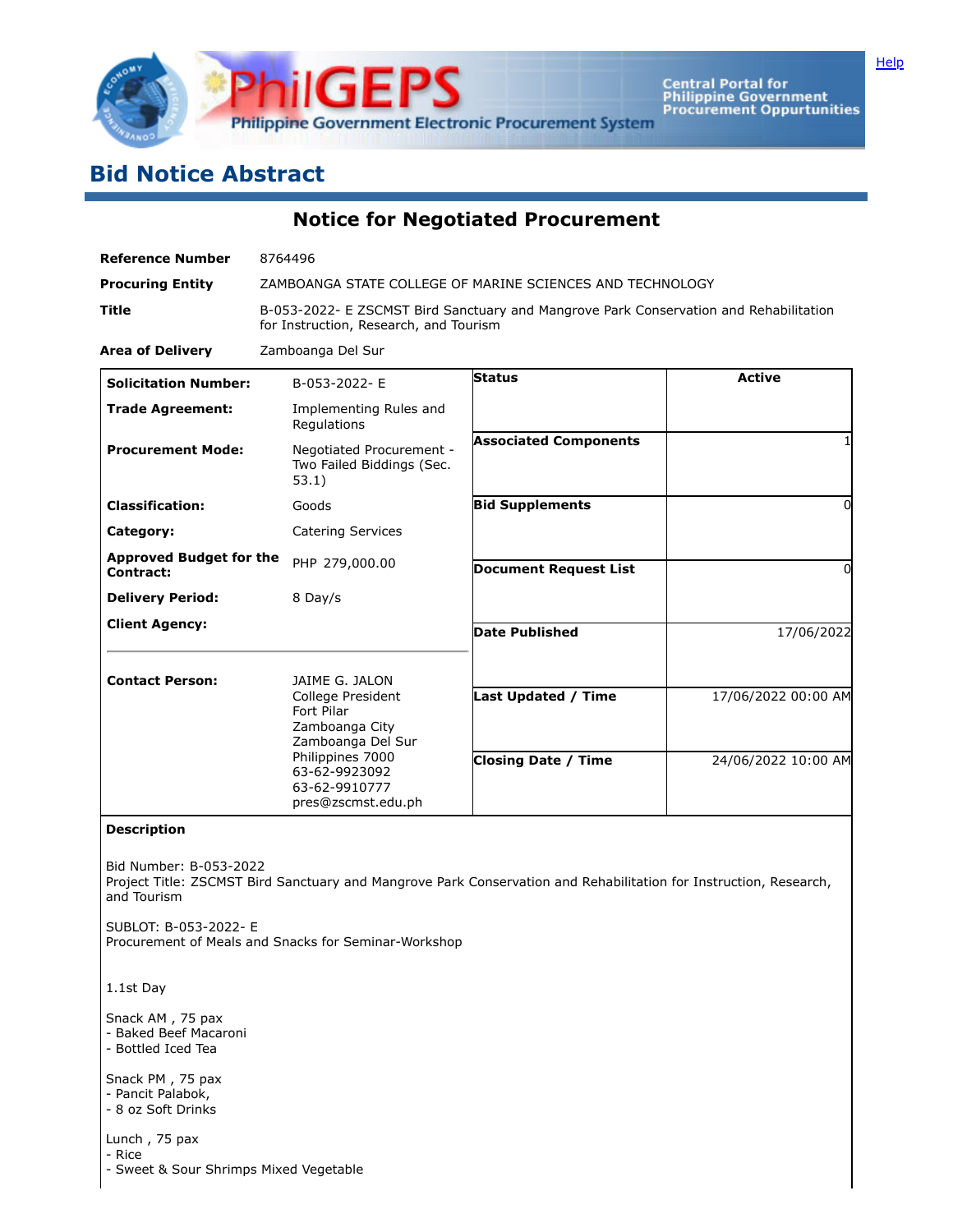```
- Buttered Chicken
- Chinese Steak
- Sotanghon Guisado
- Soft Drinks
2. 2nd Day
Snack AM , 75 pax
- Lasagna with Chicken
- 8 oz
Snack PM , 75 pax
- Beef Burger
- 8 oz Bottled Water
Lunch , 75 pax
- Rice
- Camaron Rebosado
- Deep Fried Chicken,
- Beef Oyster
- Sauce Special
- Pancit
- Canton
- Leche Flan
- Soft Drinks
3 3rd Day
Snack AM , 75 pax
- Chicken Sandwich
- Soft Drinks
Snack PM, 75 pax
- Carbonara
- Iced Tea
Lunch, 75 pax
- Rice
- Beef Morcon
- Baked Chicked Fillet
- Sweet and Sour Fish
- Bam-I, Stir Fry Vegetable
- Potato Salad
- Soft Drinks
4 1st Day
Snack AM, 75 pax
- Baked Beef Macaroni
- Bottled Iced Tea
Snack PM, 75 pax
- Pancit Palabok
- 8 oz Soft Drinks
Lunch , 75 pax
- Rice
- Sweet & Sour Shrimps
- Mixed Vegetable
- Buttered Chicken
- Chinese Steak
- Sotanghon Guisado
- Soft Drinks
```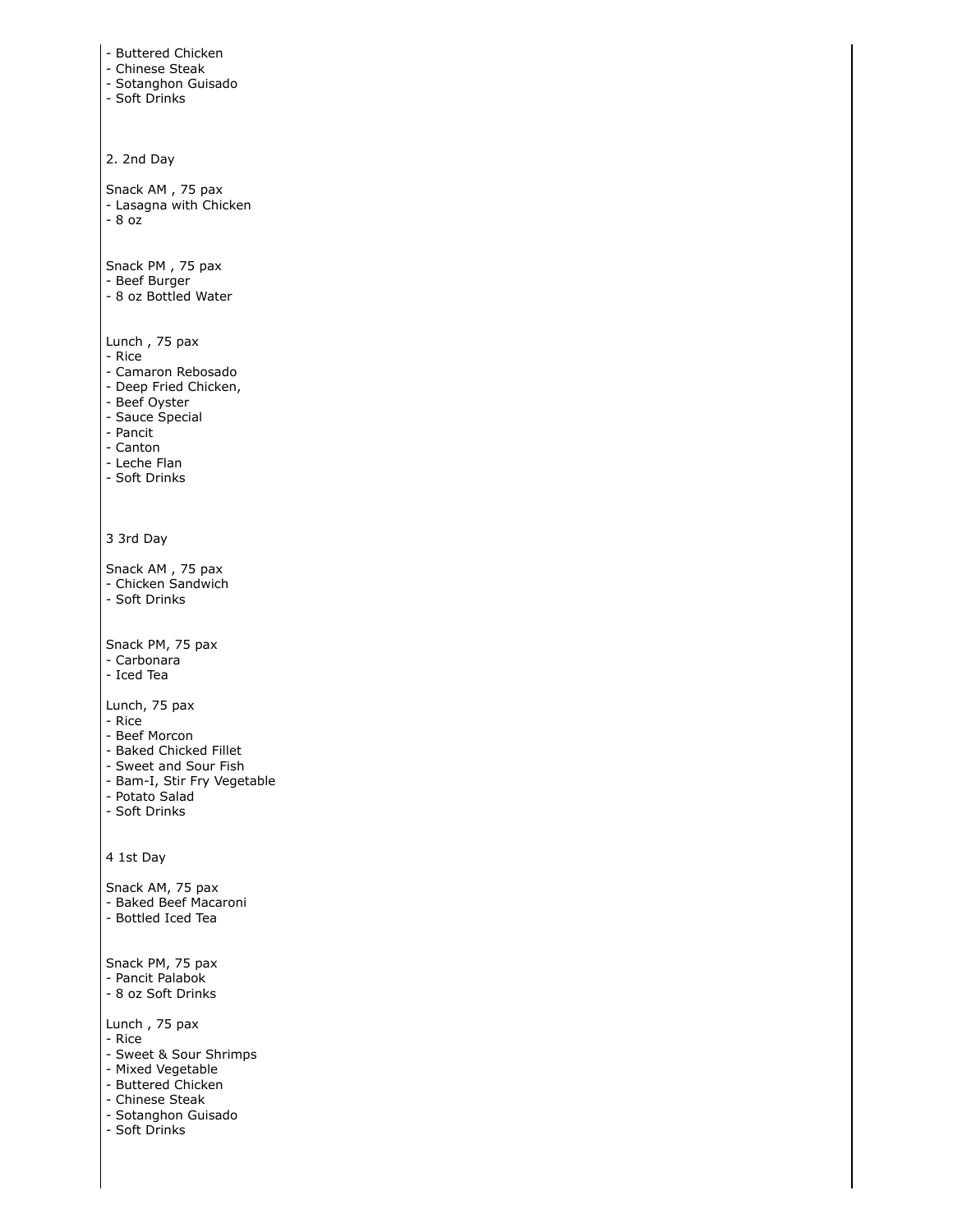```
5 2nd Day
Snack AM , 75 pax
- Lasagna with Chicken
- 8 oz
Snack PM , 75 pax
- Beef Burger
- 8 oz Bottled
Lunch , 75 pax
- Rice
- Camaron Rebosado,
- Deep Fried Chicken
- Beef Oyster Sauce
- Special Pancit Canton
- Leche Flan, Soft Drinks
6 3rd Day
Snack AM , 75 pax
- Chicken Sandwich
- Soft Drinks
Snack PM , 75 pax
- Carbonara
- Iced Tea
Lunch, 75 pax
- Rice
- Beef Morcon
- Baked Chicked Fillet
- Sweet and Sour Fish
- Bam-I
- Stir Fry Vegetable
- Potato Salad
- Soft Drinks
7 4th Day
Snack AM , 75 pax
- Chicken Croissant with Salad and Chip
- 8 oz Softdrinks
Snack PM , 75 pax
- Fettuccini Pasta
- Iced Tea
Lunch , 75 pax
- Rice
- Fish Fillet with Tausi
- Chopsuey Guisado
- Beef Asado
- Chicken Pastel
- Bihon Guisado
- Crema de Fruta
- Softdrinks
8 5th Day
```
Snack AM , 75 pax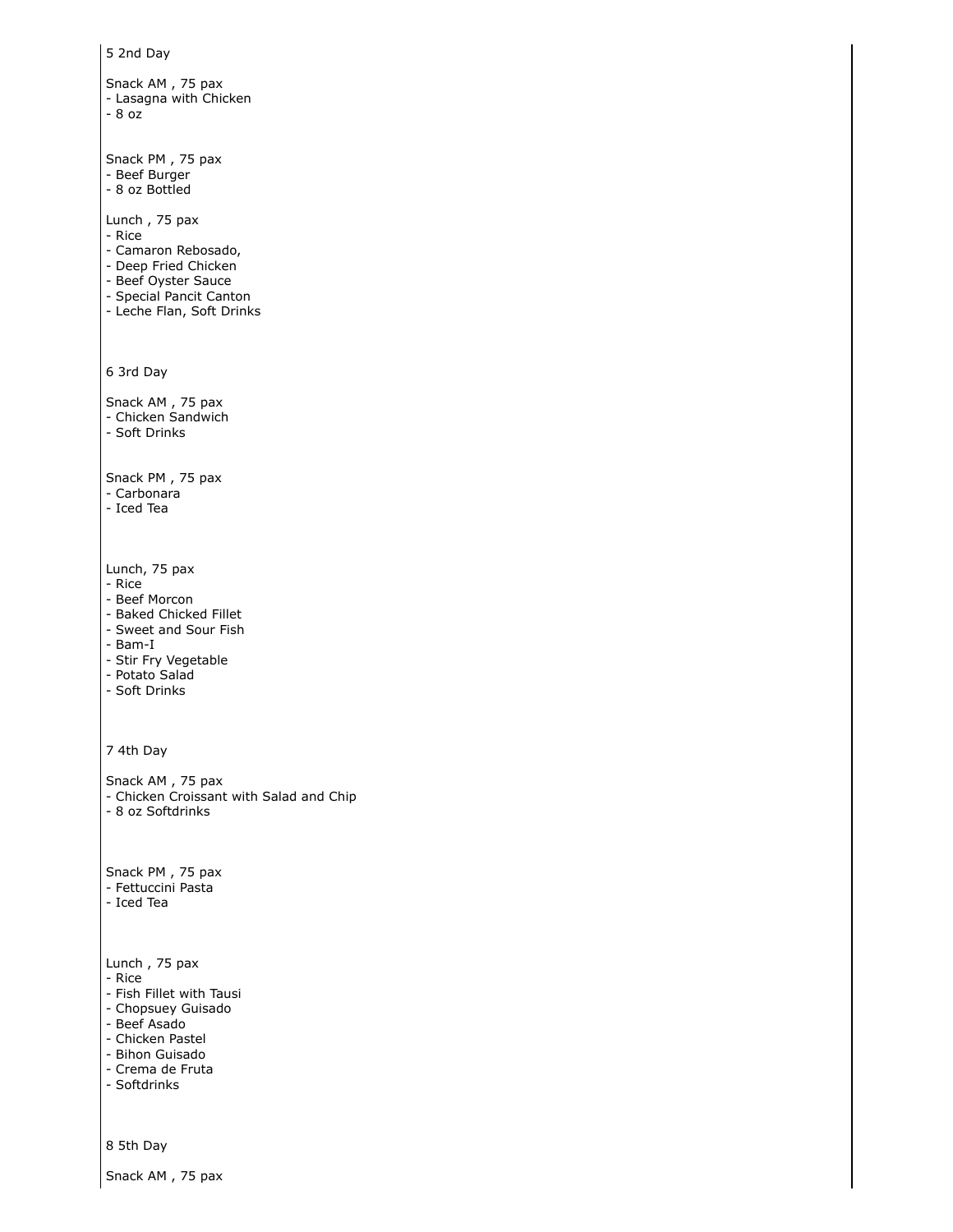| - Baked Beef Macaroni<br>- Bottled Iced Tea                                                                                                                                                                                                                                                                                                           |
|-------------------------------------------------------------------------------------------------------------------------------------------------------------------------------------------------------------------------------------------------------------------------------------------------------------------------------------------------------|
| Snack PM, 75 pax<br>- Pancit Bihon<br>- Bottled Water<br>- Empanada (without pork)                                                                                                                                                                                                                                                                    |
| Lunch, 75 pax<br>- Rice<br>- Beef Stroganoff<br>- Chicken Cordon Bleau<br>- Baked Blue Marlin in Lemon Sauce<br>- Sotanghon<br>- Seafood Mix Vegetable<br>- Buko Pandan<br>- Softdrinks                                                                                                                                                               |
| Note: with drinking water, unlimited hot choco and coffee for the entire duration of the seminar workshop<br>To be scheduled on June 2022                                                                                                                                                                                                             |
| Serving Time: Snack 10 AM, Snack 3 PM, Lunch 12 Noon                                                                                                                                                                                                                                                                                                  |
|                                                                                                                                                                                                                                                                                                                                                       |
| TERMS AND CONDITIONS:                                                                                                                                                                                                                                                                                                                                 |
| 1. All entries must be legibly filled out.<br>2. Delivery period shall be Eight (8) Days as scheduled upon receipt of notice to proceed.<br>3. One (1) year warranty.<br>4. Price validity shall be for a period of one hundred twenty (120) calendar days.                                                                                           |
| We would like to invite you to submit your best quotation for the above-mentioned project. The bid process is to be<br>done through NEGOTIATED PROCUREMENT (TWO-FAILED BIDDING)                                                                                                                                                                       |
| Below are the schedules. Attached also are details of the project as posted and a quotation form:                                                                                                                                                                                                                                                     |
| Pre-Bid Conference                                                                                                                                                                                                                                                                                                                                    |
| Date: June 21, 2022<br>Time: 2:00 P.M.<br>Address: ZSCMST, BAC Office<br>G/F, Supply Building,<br>Fort Pilar, Zamboanga City                                                                                                                                                                                                                          |
| Googlemeet Link: https://meet.google.com/mus-qhqt-gsz                                                                                                                                                                                                                                                                                                 |
| Deadline for Submission of Quotation                                                                                                                                                                                                                                                                                                                  |
| Date: June 24, 2022<br>Time: 9:30 A.M.<br>Address: ZSCMST, BAC Office<br>G/F, Supply Building,<br>Fort Pilar, Zamboanga City                                                                                                                                                                                                                          |
| Googlemeet Link: https://meet.google.com/xkx-skyj-bpz                                                                                                                                                                                                                                                                                                 |
| Approved Budget of the Contract: PHP 279,000.00                                                                                                                                                                                                                                                                                                       |
| Note:<br>. Quotations submitted after deadline will not be accepted.<br>• Please attach and submit the necessary Documentary Requirements (Valid PhilGEPS Platinum Certificate or<br>registration number), and place in a properly labeled and sealed envelope.<br>• For electronic submission of quotation, please refer to the attached Guidelines. |